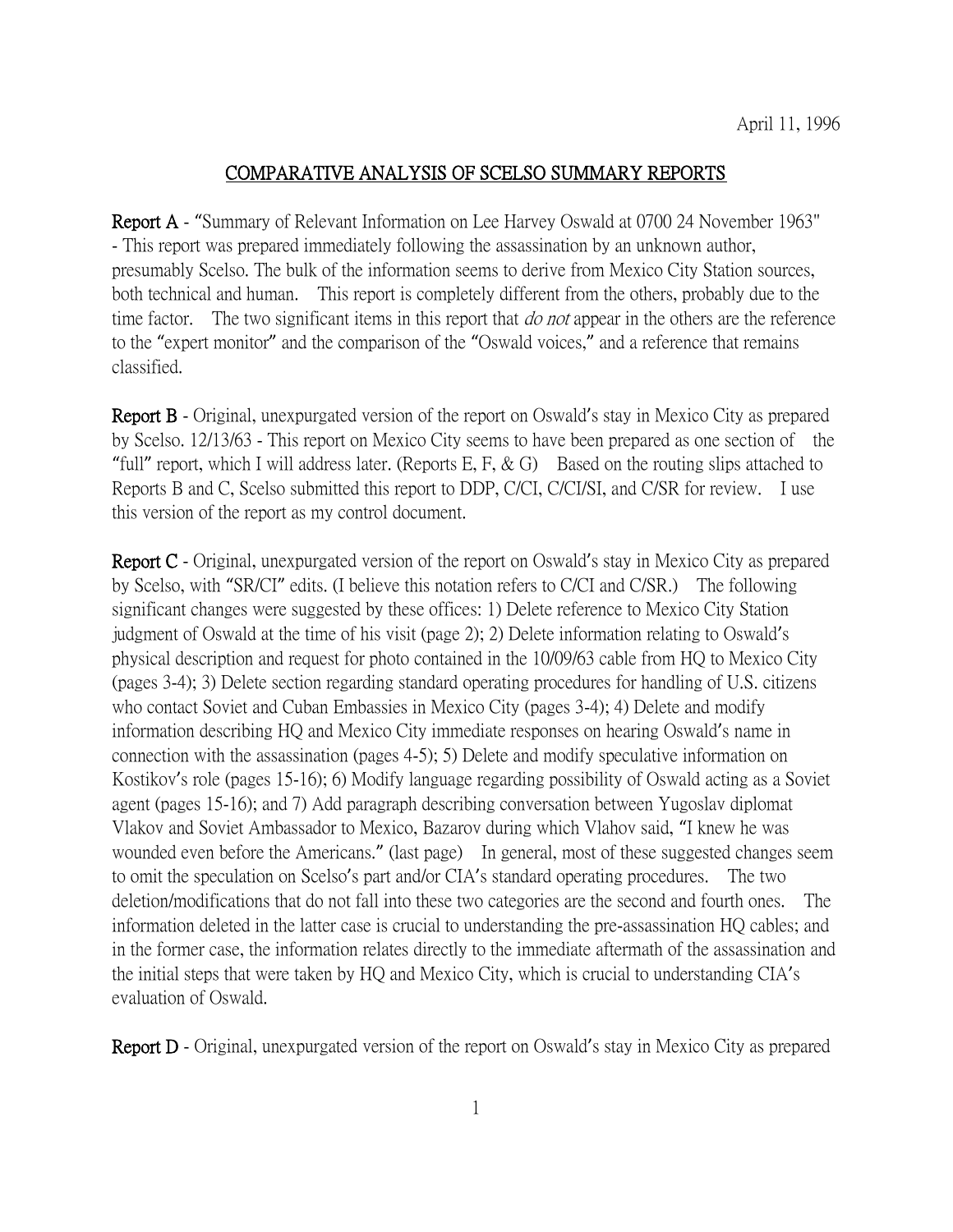by Scelso, with SR/CI edits and with marginalia. This report is identical to Report C, except for various notes in the margin.

**Reports E & F** - First draft of initial report on Oswald case, including section on Oswald's stay in Mexico City, as prepared by Scelso. These records represent the "full" report on CIA's investigation of the Oswald case. The texts of these reports are identical, but they contain slightly different marginalia. These notes seem to be CI edits and CI/SI edits, respectively. The interesting aspect about this report is that the Mexico City section seems to have been completely rewritten. It is not apparent how the Mexico City summary reports were handled. It would not seem logical for Scelso to have written two completely different reports within a couple of days, so this section may have been rewritten by one of the two offices referenced above. For the comparative analysis of the "full" report, I use Reports E  $&$  F as the control documents.

Report G - First draft of initial report on Oswald case, including section on Oswald's stay in Mexico City, as prepared by Scelso, with SR/CI edits and DDP edits. Report G consists of two copies of the report, the SR/CI version and the DDP version. For the most part, the DDP version seems to incorporate the edits suggested from Reports E & F, as well as those from the SR/CI version. Moreover, the Mexico City section was completely rewritten, again. There have now been a total of four different versions of the Mexico City report. Looking at the DDP version, the following significant changes were made: 1) Deletion of entire section relating to CIA's pre-assassination knowledge of Oswald, as reported by the FBI; 2) Deletion of section relating to CIA's standard operating procedures in support of presidential protection overseas; 3) Deletion of almost the entire section relating to CIA's "surveillance" of Oswald while in the Soviet Union and the KGB's standard operating procedures for handling defectors; and 4) Deletion of the information regarding CIA's request to the Department of Navy for a photograph of Oswald. (This was the only change in the Mexico City section.) In summary, I consider the first, third, and fourth changes of substantive nature. Once again, these deletion/modifications seem to deal directly with understanding the procedures that CIA followed in evaluating Oswald.

Report H - Report submitted by CIA to Warren Commission entitled "Information Developed by CIA on the Activity of Lee Harvey Oswald in Mexico City 28 September - 3 October 1963" - This report seems to take information from all of the summary reports that I have discussed in this analysis, with particular attention on Oswald's visit to Mexico City. Oswald's stay in the Soviet Union and his activities upon his return to the United States are superficially addressed in one short footnote. There are four important details to address from this report: 1) the first sentence of the report is misleading, for reasons I do not need to explain; 2) in section "3", the report states that the physical description of Oswald in the first 10/10/63 cable was subsequently investigated to show that this description did not pertain to Oswald, but the report does not explain how the CIA found the "accurate" description to include in the second 10/10/63 cable that was sent only a few hours later; 3)